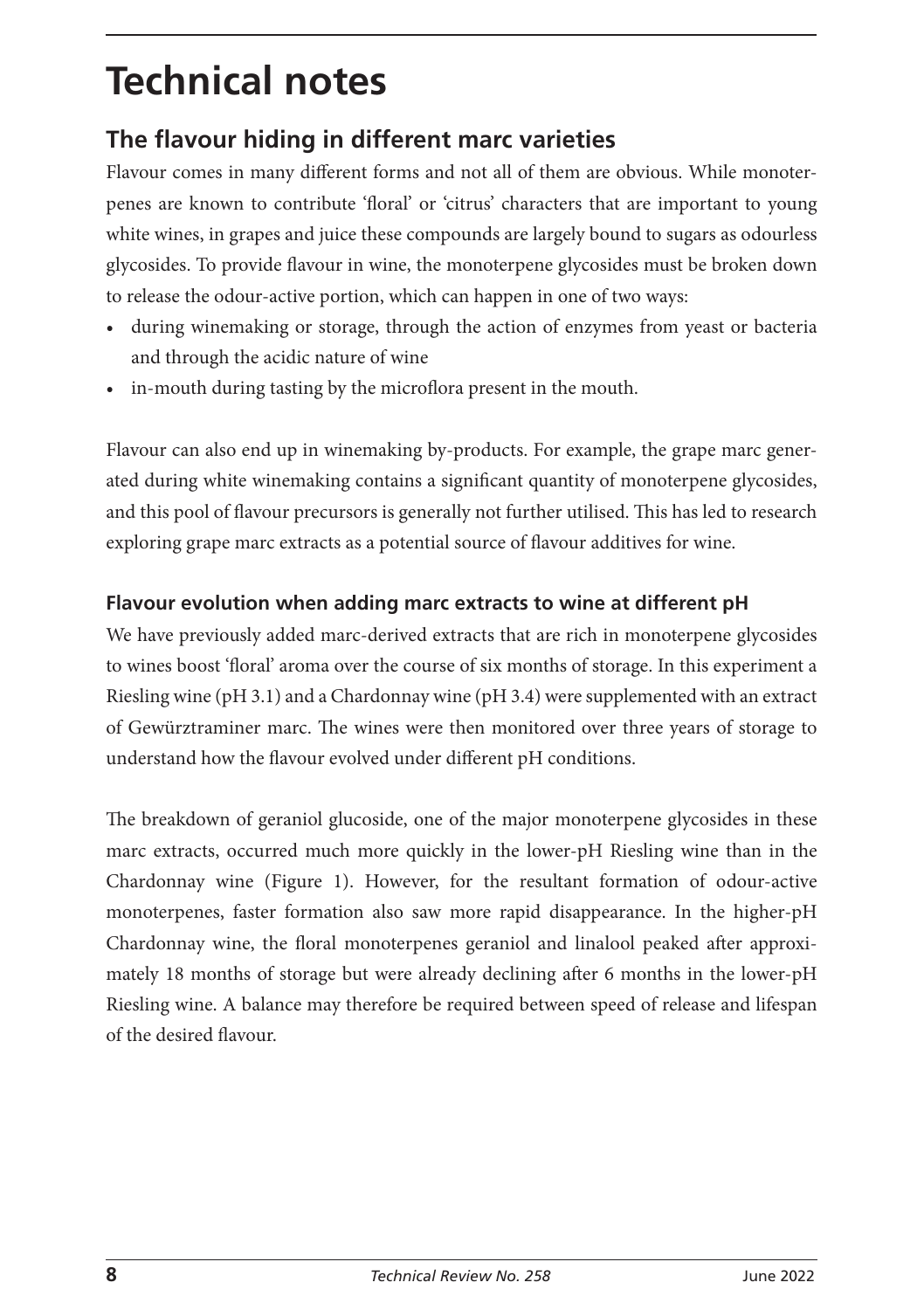

**Figure 1.** Chemical composition of Riesling (black line) and Chardonnay wines (grey line) over 36 months post-bottling following addition of glycoside extract from Gewürztraminer marc. Top pane: slow breakdown of geraniol glucoside. Middle and bottom panes: release and then disappearance of volatile monoterpenes, geraniol and linalool, often associated with young white wines.

#### **Choosing the grape marc**

The experiment described above used a single extract of Gewürztraminer marc. Given that grape marc is commonly aggregated of a range of varieties, an experiment was conducted to examine the impact of the variety on the flavour profile generated from addition of the marc extract. Several varietally distinct grape parcels were obtained and pressed, providing a collection of marc samples from both 'floral' and 'non-floral' varieties from which extracts were prepared.

The marc extracts were added to a commercial Chardonnay wine which was stored in bottle for six months before undergoing chemical and sensory analysis. As expected, the extracts derived from 'floral' varieties contained a significantly higher concentration of monoterpene glycosides, and this translated to a greater evolution of volatile monoterpenes after six months of storage (Figure 2). In addition, the two extracts derived from Muscat varieties (Muscat Gordo Blanco and Muscat à petits grains blancs, [Muscat aPGB])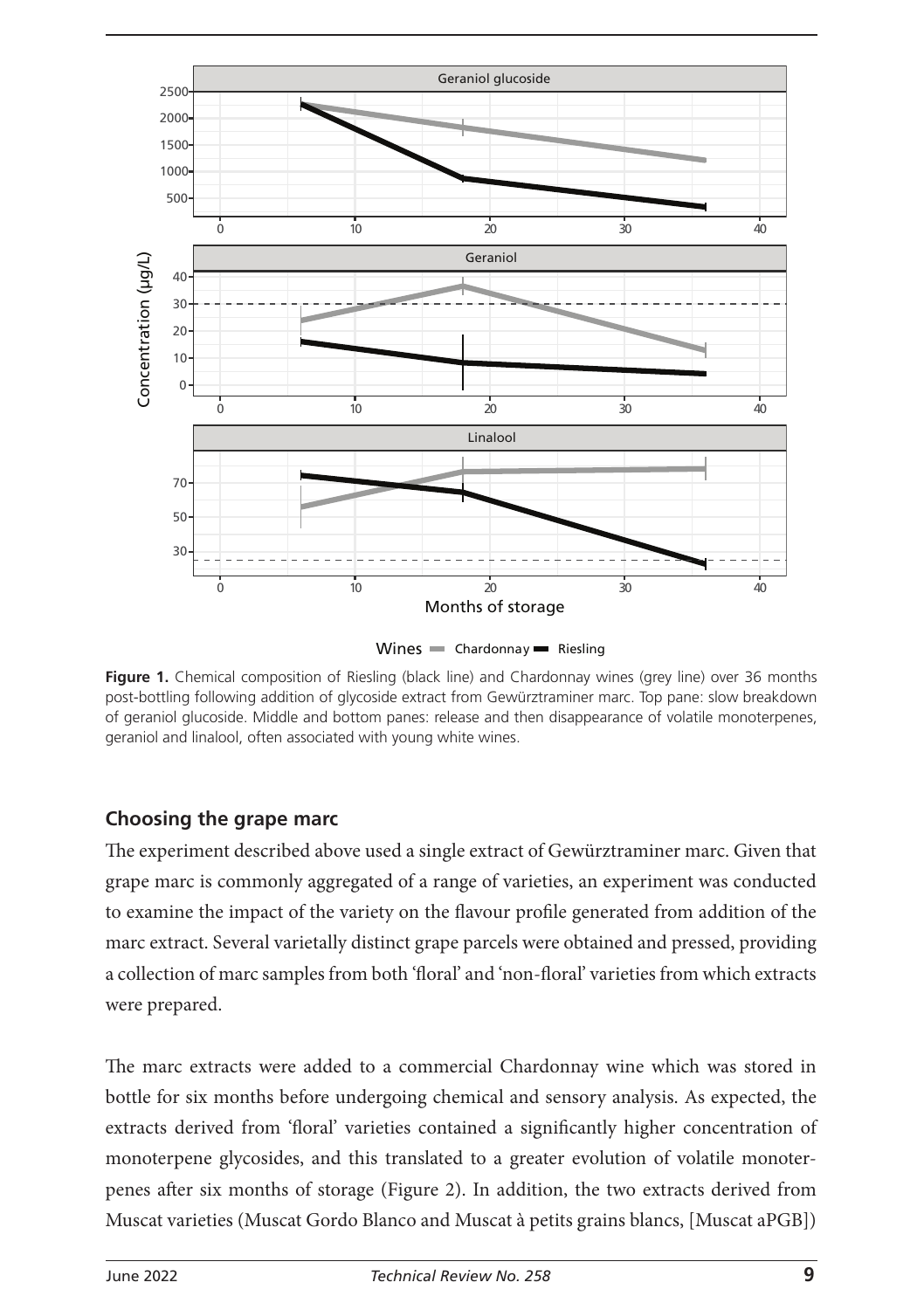gave much higher concentrations of monoterpenes than the other floral varieties, including the original Gewürztraminer extract ('2016 Gewürztraminer') that was used in the earlier experiment. The non-floral varieties yielded a significantly lower concentration of volatiles (note the different scale used between the left and right panes of Figure 2), and most were only slightly higher in monoterpenes than the control wine with no added marc extract. Additionally, the addition of non-floral varieties resulted in a higher proportion of norisoprenoids, a class of compounds responsible for characters such as 'stewed apple', 'violet' or 'kerosene'.



**Figure 2.** Concentration of Chardonnay wines after six months of storage in bottle with added marc extract from different varieties, showing compound classes monoterpenes (grey) and norisoprenoids (black). Left pane: varieties deemed 'floral'. Right pane: varieties deemed 'non-floral'.

The wines underwent sensory analysis by a rapid profiling method, where an experienced panel placed them on a two-dimensional space based on perceived similarities or differences (Figure 3). There was a clear separation of the wines based on variety of extract added, with the 'floral' varieties generally situated in the lower half of Figure 3, separated from the two red varieties to the upper right of the figure, while Chardonnay and Semillon were grouped towards the upper left. Riesling was situated closer to the non-floral varieties.

The wines with added Muscat or Gewürztraminer extracts were described as 'citrus', 'stone fruit', 'rose' or 'floral'. The wine with added Riesling extract was not described as 'floral', but was indicated to have a 'citrus' aroma, while the wines with Shiraz and Cabernet Sauvignon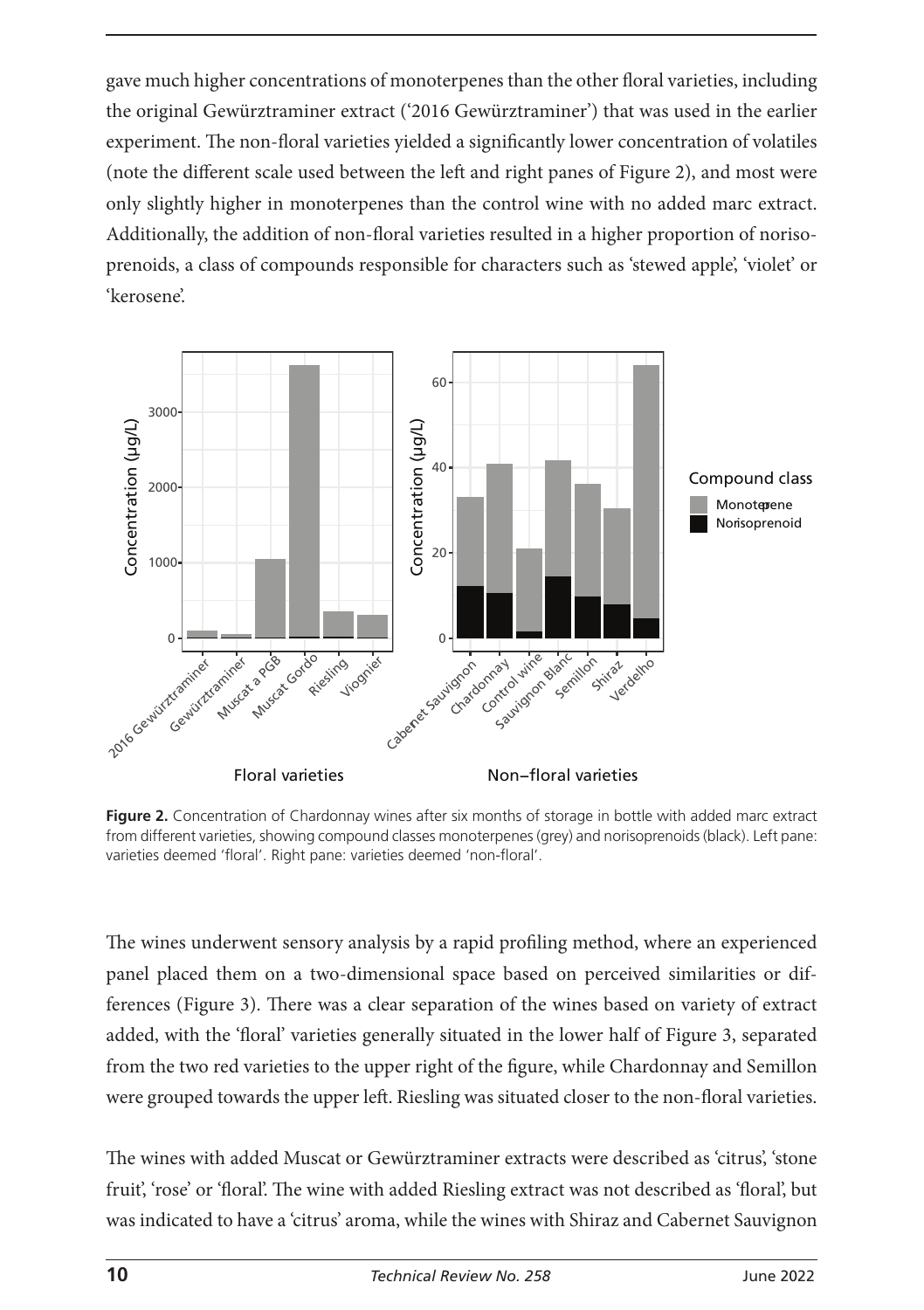extracts were indicated as 'red fruit' ('raspberry', 'cherry') as well as pink in colour. The wines with added Chardonnay and Semillon extracts were neutral in flavour compared to the other varieties. The wine with Verdelho was described as more 'tropical fruit' and 'stone fruit'. These descriptors, perhaps not surprisingly, reflect some of the varietal characters observed in conventional winemaking with these varieties.



**Figure 3.** A map of the sensory differences among the wines generated through addition of marc extracts derived from different varieties to a base Chardonnay wine. Arrows indicate the most notable distinctions between wines.

While the extraction process used to generate the extracts was developed to remove bitter grape phenolics, and generally the wines were low in bitterness and astringency, the wine with the Semillon extract was described as notably bitter by the panel.

### **Conclusions**

While the volatile profiles from all the floral variety extracts were similar, there were distinct differences in the magnitude of flavour generated. The grape variety of the marc clearly has a strong effect on the flavour nuances found in a wine with added marc-derived flavour.

There are logistical implications for wineries considering using marc extracts as a flavour booster, both in terms of how to source sufficient quantities of the requisite grape marc and the costs of extraction. Any aggregation point for grape marc in wineries has historically involved varietal mixing in a single marc heap. It may be practical for some facilities to keep Muscat marc separate from other varieties.